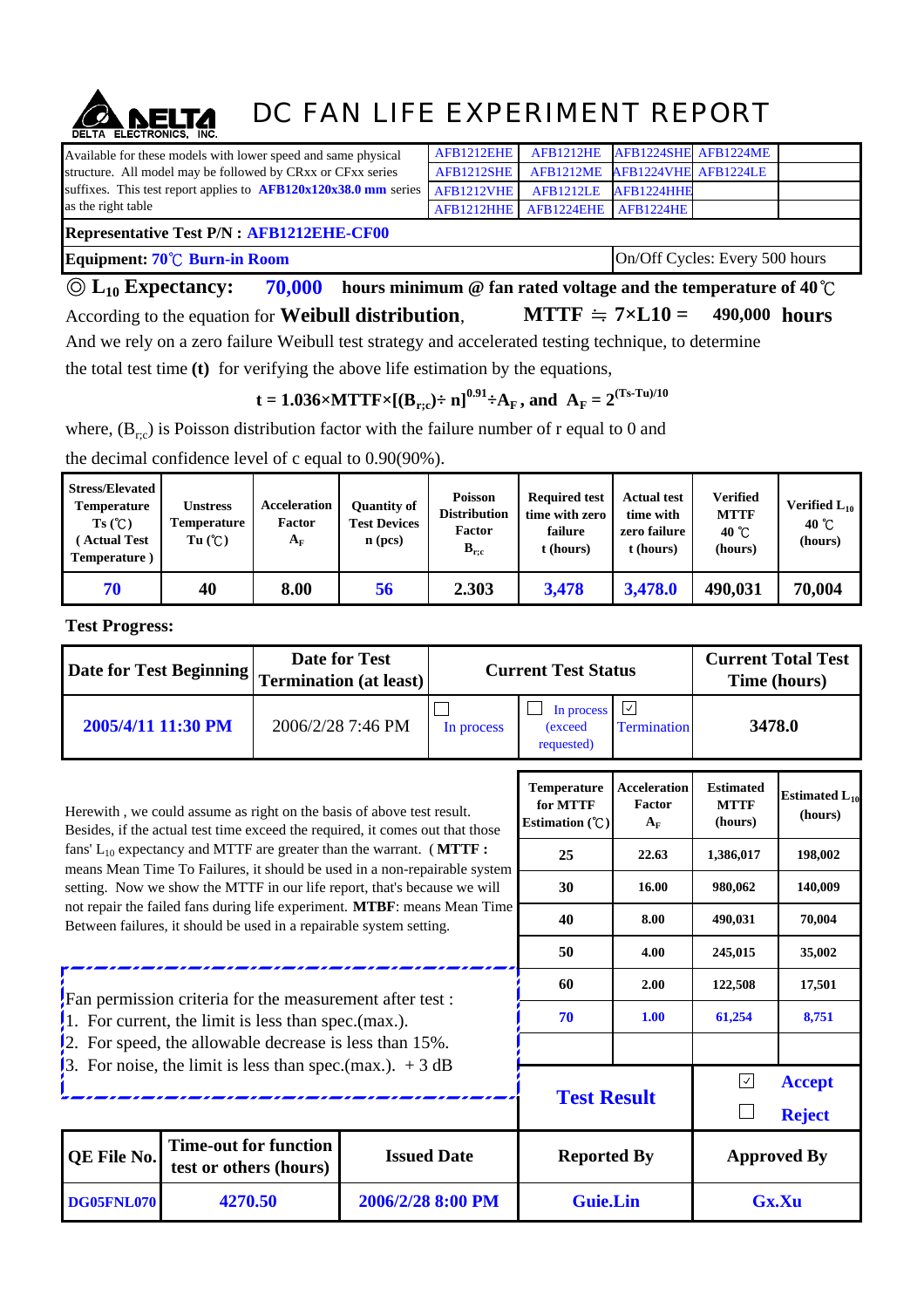

## DC FAN FUNCTION TEST RECORD FOR LIFE EXPERIMENT

|                                                                                                                                        |                                                                          |                                                                          |                  |                      | AFB1212EHE                                           | <b>AFB1212HE</b> | AFB1224SHE                | <b>AFB1224ME</b>                 |                    |
|----------------------------------------------------------------------------------------------------------------------------------------|--------------------------------------------------------------------------|--------------------------------------------------------------------------|------------------|----------------------|------------------------------------------------------|------------------|---------------------------|----------------------------------|--------------------|
|                                                                                                                                        |                                                                          | Available for these models with lower speed and same physical structure. |                  |                      | AFB1212SHE                                           | <b>AFB1212ME</b> | AFB1224VHE                | <b>AFB1224LE</b>                 |                    |
| All model may be followed by CRxx or CFxx series suffixes. This test<br>report applies to AFB120x120x38.0 mm series as the right table |                                                                          |                                                                          | AFB1212VHE       | <b>AFB1212LE</b>     | AFB1224HHE                                           |                  |                           |                                  |                    |
|                                                                                                                                        |                                                                          |                                                                          |                  |                      | AFB1212HHE                                           | AFB1224EHE       | <b>AFB1224HE</b>          |                                  |                    |
| <b>Date for Test</b><br><b>Required Test</b>                                                                                           |                                                                          |                                                                          |                  | <b>Date for Test</b> | <b>Sample</b>                                        | <b>Failure</b>   | <b>Current Total Test</b> |                                  |                    |
| Time (hrs)                                                                                                                             |                                                                          |                                                                          | <b>Beginning</b> |                      | <b>Termination</b>                                   | Size (pcs):      | (pcs):                    | Time (hrs)                       |                    |
|                                                                                                                                        | 3,478                                                                    | 2005/4/11 11:30 PM                                                       |                  |                      | 2006/2/28 7:46 PM                                    | 56               | $\Omega$                  | 3478.0                           |                    |
|                                                                                                                                        |                                                                          |                                                                          |                  |                      |                                                      |                  |                           | In                               | $\checkmark$       |
| Representative Test P/N : AFB1212EHE-CF00                                                                                              |                                                                          |                                                                          |                  |                      | <b>Current Test Status</b>                           |                  | In process                | process<br>(exceed<br>requested) | <b>Termination</b> |
|                                                                                                                                        |                                                                          | Equipment: 70°C Burn-in Room                                             |                  |                      |                                                      |                  |                           | On/Off Cycles: Every 500 hours   |                    |
|                                                                                                                                        |                                                                          |                                                                          |                  |                      | <b>Test Data Between Initial Test and Final Test</b> |                  |                           |                                  |                    |
|                                                                                                                                        | <b>Initial Test</b>                                                      | <b>Final Test</b>                                                        |                  | <b>Initial Test</b>  | <b>Final Test</b>                                    |                  | <b>Initial Test</b>       | <b>Final Test</b>                |                    |
| Sample                                                                                                                                 | Current Spec.                                                            | Current Spec.                                                            | Deviation        | Speed Spec.          | Speed Spec.                                          | Deviation        | Noise Spec.               | Noise Spec.                      | Deviation          |
| No.                                                                                                                                    | (A)                                                                      | (A)                                                                      | (% )             | (RPM)                | (RPM)                                                | (% )             | (dBA)                     | (dB A)                           | (% )               |
|                                                                                                                                        | 3.24Max.                                                                 | 3.24Max.                                                                 |                  | 4680-5720            | 4680-5720                                            |                  | <b>66.0Max</b>            | <b>66.0Max</b>                   |                    |
| 1                                                                                                                                      | 2.45                                                                     | 2.44                                                                     | $-0.4$           | 5164                 | 5196                                                 | 0.6              | 62.3                      | 62.3                             | 0.0                |
| $\overline{2}$                                                                                                                         | 2.48                                                                     | 2.48                                                                     | 0.0              | 5232                 | 5124                                                 | $-2.1$           | 62.5                      | 62.5                             | 0.0                |
| 3                                                                                                                                      | 2.52                                                                     | 2.47                                                                     | $-2.0$           | 5224                 | 5187                                                 | $-0.7$           | 62.4                      | 62.7                             | 0.5                |
| 4                                                                                                                                      | 2.36                                                                     | 2.37                                                                     | 0.4              | 5156                 | 5116                                                 | $-0.8$           | 62.4                      | 62.5                             | 0.2                |
| 5                                                                                                                                      | 2.42                                                                     | 2.39                                                                     | $-1.2$           | 5162                 | 5198                                                 | 0.7              | 62.8                      | 62.2                             | $-1.0$             |
| 6                                                                                                                                      | 2.42                                                                     | 2.43                                                                     | 0.4              | 5163                 | 5151                                                 | $-0.2$           | 62.5                      | 62.7                             | 0.3                |
| $\overline{7}$                                                                                                                         | 2.35                                                                     | 2.35                                                                     | 0.0              | 5131                 | 5142                                                 | 0.2              | 62.7                      | 62.4                             | $-0.5$             |
| 8                                                                                                                                      | 2.43                                                                     | 2.37                                                                     | $-2.5$           | 5159                 | 5207                                                 | 0.9              | 62.4                      | 62.6                             | 0.3                |
| 9                                                                                                                                      | 2.51                                                                     | 2.52                                                                     | 0.4              | 5222                 | 5253                                                 | 0.6              | 62.6                      | 62.3                             | $-0.5$             |
| 10                                                                                                                                     | 2.42                                                                     | 2.40                                                                     | $-0.8$           | 5138                 | 5119                                                 | $-0.4$           | 62.3                      | 62.5                             | 0.3                |
| 11                                                                                                                                     | 2.46                                                                     | 2.44                                                                     | $-0.8$           | 5150                 | 5067                                                 | $-1.6$           | 62.7                      | 62.8                             | 0.2                |
| 12                                                                                                                                     | 2.46                                                                     | 2.42                                                                     | $-1.6$           | 5132                 | 5183                                                 | 1.0              | 62.6                      | 62.4                             | $-0.3$             |
| 13                                                                                                                                     | 2.50                                                                     | 2.53                                                                     | 1.2              | 5204                 | 5263                                                 | 1.1              | 62.8                      | 62.8                             | 0.0                |
| 14                                                                                                                                     | 2.48                                                                     | 2.51                                                                     | 1.2              | 5221                 | 5187                                                 | $-0.7$           | 62.7                      | 62.2                             | $-0.8$             |
| 15                                                                                                                                     | 2.46                                                                     | 2.48                                                                     | 0.8              | 5159                 | 5114                                                 | $-0.9$           | 62.5                      | 62.7                             | 0.3                |
| 16                                                                                                                                     | 2.51                                                                     | 2.47                                                                     | $-1.6$           | 5088                 | 5252                                                 | 3.2              | 62.7                      | 62.5                             | $-0.3$             |
| 17                                                                                                                                     | 2.46                                                                     | 2.44                                                                     | $-0.8$           | 5096                 | 5140                                                 | 0.9              | 62.4                      | 62.4                             | 0.0                |
| 18                                                                                                                                     | 2.44                                                                     | 2.48                                                                     | 1.6              | 5116                 | 5100                                                 | $-0.3$           | 62.8                      | 62.2                             | $-1.0$             |
| 19                                                                                                                                     | 2.56                                                                     | 2.56                                                                     | 0.0              | 5066                 | 5210                                                 | 2.8              | 62.7                      | 62.8                             | 0.2                |
| 20                                                                                                                                     | 2.47                                                                     | 2.46                                                                     | $-0.4$           | 5158                 | 5256                                                 | 1.9              | 62.4                      | 62.4                             | 0.0                |
| 21                                                                                                                                     | 2.55                                                                     | 2.53                                                                     | $-0.8$           | 5204                 | 5259                                                 | 1.1              | 62.5                      | 62.9                             | 0.6                |
| 22                                                                                                                                     | 2.40                                                                     | 2.46                                                                     | 2.5              | 5104                 | 5193                                                 | 1.7              | 62.9                      | 62.4                             | $-0.8$             |
| 23                                                                                                                                     | 2.34                                                                     | 2.36                                                                     | 0.9              | 5175                 | 5146                                                 | $-0.6$           | 62.5                      | 62.9                             | 0.6                |
| 24                                                                                                                                     | 2.53                                                                     | 2.55                                                                     | 0.8              | 5204                 | 5196                                                 | $-0.2$           | 62.7                      | 62.8                             | 0.2                |
|                                                                                                                                        | 2.53                                                                     | 2.50                                                                     | $-1.2$           | 5203                 | 5182                                                 | $-0.4$           | 62.4                      | 62.7                             | 0.5                |
| 25                                                                                                                                     | 2.44                                                                     | 2.46                                                                     | 0.8              | 5144                 | 5151                                                 | 0.1              | 62.8                      | 62.5                             | $-0.5$             |
| 26                                                                                                                                     | 2.52                                                                     | 2.58                                                                     |                  | 5212                 |                                                      |                  |                           | 62.8                             |                    |
| 27                                                                                                                                     |                                                                          |                                                                          | 2.4              |                      | 5269                                                 | 1.1              | 62.6                      |                                  | 0.3                |
| 28                                                                                                                                     | 2.33                                                                     | 2.30                                                                     | $-1.3$           | 5012                 | 5031                                                 | 0.4              | 62.5                      | 62.4                             | $-0.2$             |
| 29                                                                                                                                     | 2.41                                                                     | 2.46                                                                     | 2.1              | 5183                 | 5212                                                 | 0.6              | 62.7                      | 62.3                             | $-0.6$             |
| 30                                                                                                                                     | 2.58                                                                     | 2.60                                                                     | 0.8              | 5151                 | 5233                                                 | 1.6              | 62.4                      | 62.3                             | $-0.2$             |
| 31                                                                                                                                     | 2.45                                                                     | 2.40                                                                     | $-2.0$           | 5185                 | 5190                                                 | 0.1              | 62.9                      | 62.8                             | $-0.2$             |
| 32                                                                                                                                     | 2.54                                                                     | 2.47                                                                     | $-2.8$           | 5212                 | 5215                                                 | 0.1              | 62.5                      | 62.4                             | $-0.2$             |
| 33                                                                                                                                     | 2.53                                                                     | 2.56                                                                     | 1.2              | 5256                 | 5152                                                 | $-2.0$           | 62.7                      | 62.9                             | 0.3                |
| 34                                                                                                                                     | 2.45                                                                     | 2.51                                                                     | 2.4              | 5173                 | 5152                                                 | $-0.4$           | 62.7                      | 62.7                             | 0.0                |
| 35                                                                                                                                     | 2.44                                                                     | 2.44                                                                     | 0.0              | 5175                 | 5156                                                 | $-0.4$           | 62.5                      | 62.8                             | 0.5                |
|                                                                                                                                        | <b>Time-out for</b><br>QE File No.<br>function test or<br>others (hours) |                                                                          |                  | <b>Issued Date</b>   |                                                      |                  | <b>Reported By</b>        | <b>Approved By</b>               |                    |
| <b>DG05FNL070</b>                                                                                                                      |                                                                          | 4270.50                                                                  |                  | 2006/2/28 8:00 PM    |                                                      | <b>Guie.Lin</b>  |                           | Gx.Xu                            |                    |